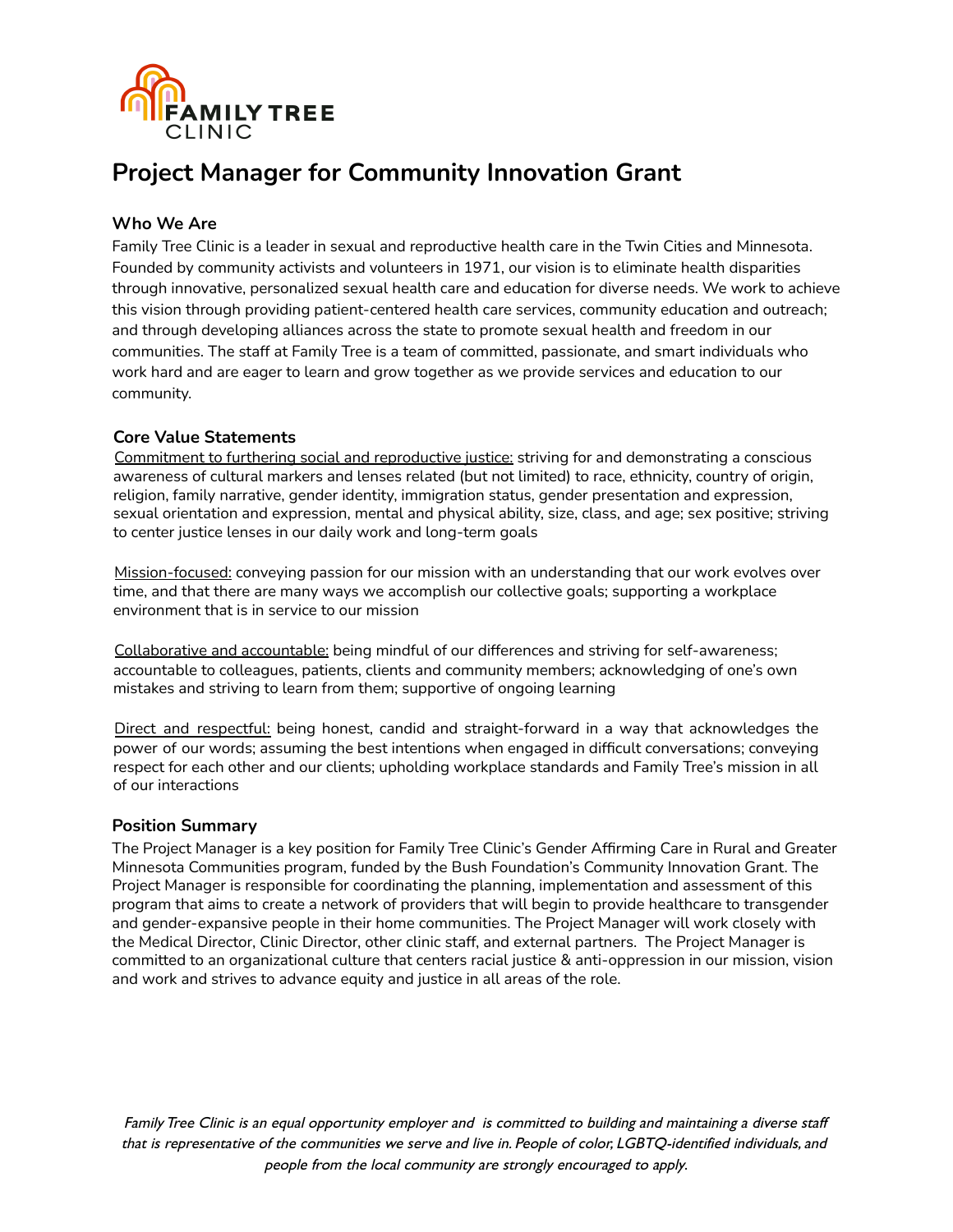

## **Primary Duties**

## **Independent responsibilities:**

- Independent project management, tasks to include: developing work plans, roles, timelines, evaluation, and grant reporting requirements.
- Organize and manage the formation of a project-specific Patient Advisory Council (PAC) that is representative of intersectional identities to help center the program on participants' needs, voices, and lived experiences.
- Manage the creation of provider mentoring modules and toolkits ensuring that patient data, PAC feedback, and current research are represented in educational materials.
- Manage the scheduling and implementation of telementoring care conferences.
- Work with licensing boards and other entities to provide any applicable CEUs, CMEs, or other continuing education credits for trainings.
- Lead and facilitate a variety of meetings, including with FTC staff, external partners, and PAC
- Use FTC's EHR to run reports on patient data, etc.
- Program assessment and evaluation.
- Occasional travel to meet with program partners in greater Minnesota, North and South Dakota and tribal nations that share the same geographical area.

## **Collaborative responsibilities:**

- Collaborate with FTC Medical Director and community partners to identify and recruit primary care providers to participate in the program.
- In collaboration with the Clinic Director, work closely with the newly-formed PAC to ensure feedback, guidance, and assessment from this group is gathered and reported to FTC and/or community partners, as relevant.
- Work with Grants Manager and other administrative staff to ensure the program data are recorded and outcomes are measured in alignment with proposed goals.
- Participate in media requests about the project as able.
- In collaboration with other FTC staff, cultivate the development and maintenance of relationships with community partners.
- Coordinating clinical learning schedules with students and residents from educational program partners as well as community partner shadowing with FTC providers and staff.

## **Additional Duties (not a complete list)**

- Additional tasks and responsibilities as assigned by the Medical Director, Clinic Director, and/or Executive Director.
- Lead by example to support a positive workplace and uphold Family Tree Clinic's core values.
- Participate in organizational training, workshops, and meetings focused on racial justice & anti-oppression, as able.

## **Qualifications**

## **Required:**

- Bachelor's degree
- Extensive experience and knowledge of working with transgender, nonbinary, and gender expansive communities

FamilyTree Clinic is an equal opportunity employer and is committed to building and maintaining <sup>a</sup> diverse staff that is representative of the communities we serve and live in. People of color, LGBTQ-identified individuals, and people from the local community are strongly encouraged to apply.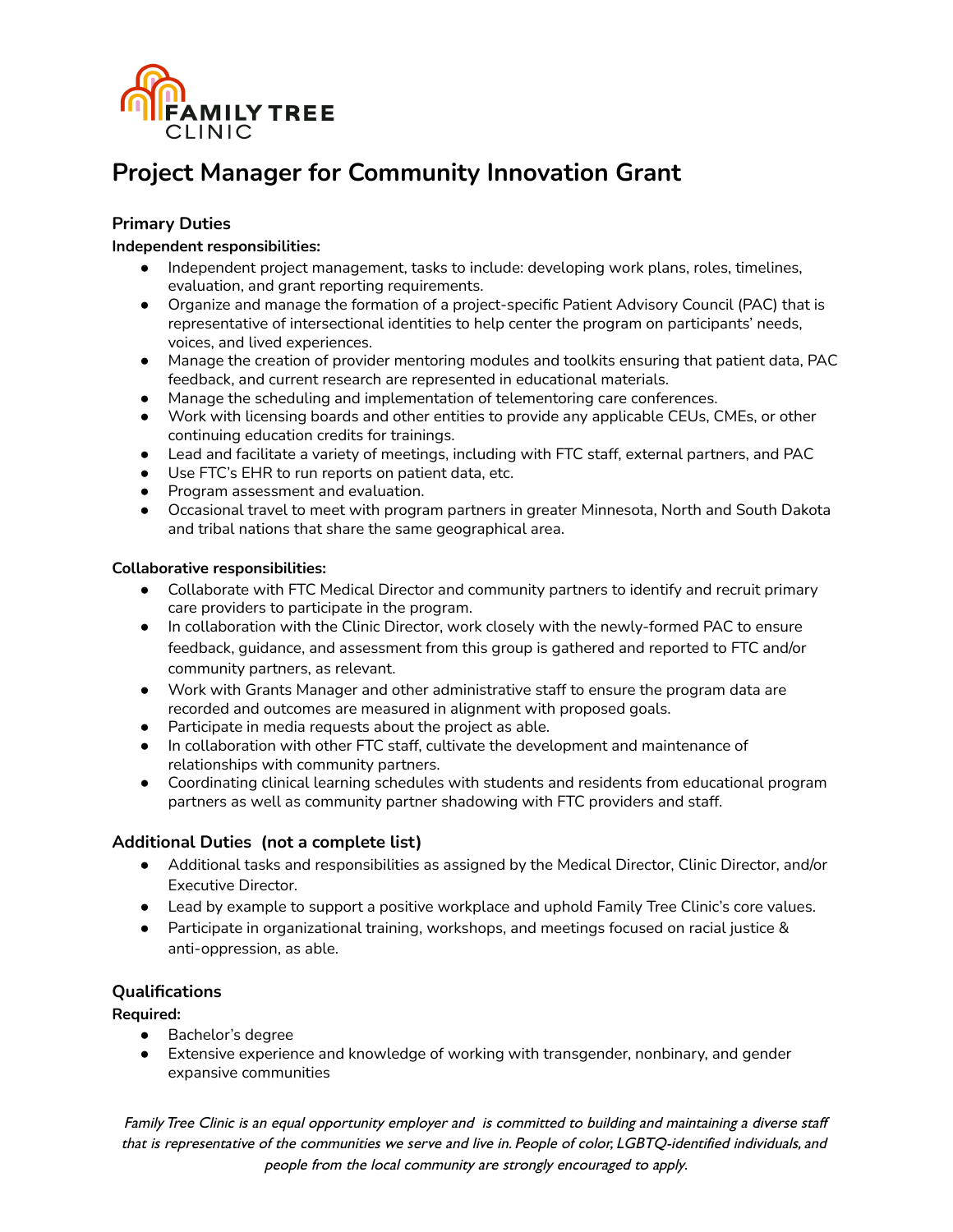

- 3 or more years of experience with implementation, management, and evaluation of programs and projects
- Knowledge of adult learning practices and strategies
- Experience working in health care settings, working with health care systems and/or in public health research
- Reliable transportation to attend offsite meetings in the local twin cities area and to occasionally meet with program partners in greater Minnesota and the upper Midwest region
- Ability and willingness to challenge and change systemic and personal actions and behaviors that contribute to systems of oppression
- Ability to self-motivate, work independently and prioritize tasks with minimal direction
- Demonstrated attention to detail
- Excellent interpersonal, oral, and written communication skills including the ability to present information clearly, to manage and motivate others, and to work with diverse communities

#### **Preferred:**

- Master's or higher level degree in Public Health, Nursing, Medicine, Social Work, or other related field
- Experience in clinical education, adult learning, continuing education training, or other related educational experience
- Experience working with indigenous communities and tribal nations
- **●** Experience working with communities in rural areas

## **Salary & Benefits**

Starting hourly wage is \$26.75 or higher based on experience and qualifications beyond what is required in the job description. This position is funded by a multi-year grant from the Bush Foundation through January 2027.

This is a benefits-eligible position, with medical, dental, vision, life, and long-term disability insurances, paid holiday, vacation and sick time, and 2% employer matched 401k.

**Hours:** This position is offered at 35 hours per week.

## **Supervisor:** FTC Medical Director

## **Typical Working Conditions:**

- Conditions typical to an office environment including sitting or standing at workstation and in meetings, viewing computer screens, lifting up to 30 pounds.
- This position is expected to work on-site in a clinical & office environment with some remote work flexibility.
- Some travel in Minnesota and surrounding areas.
- Hazards common to clinical and educational environments including potential exposure to communicable diseases.
- To help ensure the health and safety of our Patients, Clients, Students, and Staff, *Family Tree requires all employees to be fully vaccinated and boosted against the COVID-19 virus*. All

FamilyTree Clinic is an equal opportunity employer and is committed to building and maintaining <sup>a</sup> diverse staff that is representative of the communities we serve and live in. People of color, LGBTQ-identified individuals, and people from the local community are strongly encouraged to apply.